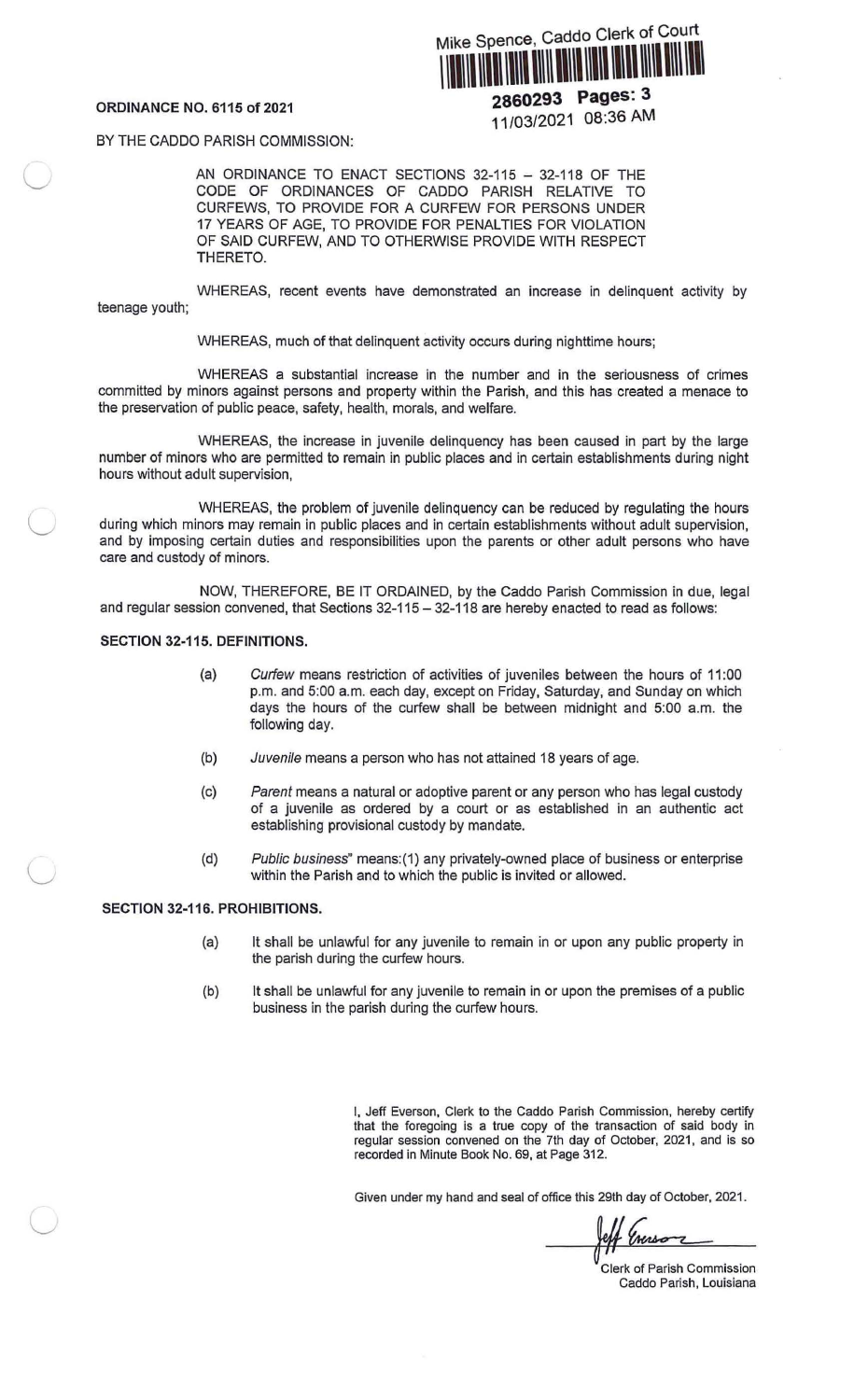- (c) It shall be unlawful for a parent knowingly to permit or, by neglect, fail to exercise reasonable control, allow his juvenile child to be in or upon any public property or in or upon the premises of a public business within the parish during the curfew hours.
- (d) It shall be unlawful for any owner, operator, or employee of a public business to knowingly allow a juvenile to remain in or upon the premises of such public business within the parish during curfew hours.

## **SECTION 32-117. EXCEPTIONS.**

 $\subset$ 

 $\subset$ 

 $\subset$ 

L

The prohibitions of Section 32-116 shall not apply when:

- (a) The juvenile is accompanied by a parent, as defined in Section 32-115 , or a person, 21 years of age or older, who is authorized by a parent to supervise the juvenile.
- (b) As authorized by a parent, the juvenile is attending a function or activity sponsored by an educational, religious or nonprofit organization that requires the juvenile to be in a public place or public business at an hour later than that authorized in Section 32-116. Juveniles attending such activities shall be subjected to the provisions of Section 32-116 if they remain in any public place or public business one hour past the time the activity is ended .
- (c) The juvenile is on an errand or specific business or activity directed or permitted by his parent or other adult authorized by a parent or where the juvenile is acting within the scope of legitimate employment or returning home from the errand, activity or employment without any detour or stop.
- (d) The juvenile is involved in an emergency not of the juvenile's own making.
- (e) The owner of a public business is the sponsor or co-sponsor of an activity which requires or permits the juvenile to remain overnight on the premises of such business and when the juvenile is authorized by a parent to participate in that activity after the curfew hours.

### **SECTION 32-118. PENALTIES.**

(a) Violation by juvenile.

- 1. Any law enforcement officer, on encountering a juvenile in apparent violation of Section 32-116, shall take the juvenile into custody to be delivered to a curfew receiving center operated under agreement with the Parish of Caddo.
- 2. The law enforcement officer or curfew receiving center shall notify the parent or other adult person having the care and custody of the juvenile to come and take charge of the juvenile. If the parent or other adult person cannot be located or fails to come and take charge of the juvenile, the curfew receiving center will take necessary action to protect the health and welfare of the child.
- 3. Any juvenile violating the provisions of this article shall be dealt with in accordance with the Louisiana Children's Code.
- (b) Violation by parent or owner, operator or employee of public business.
	- 1. Any parent, upon being found guilty of violating Section 32-1 16(c) shall be fined as follows:
		- i. The first violation shall be punished by a fine of not more than \$250.00.
		- ii. Any subsequent violation shall be punished by a fine of not more than \$500.00.
	- 2. Any owner, operator, or employee of a public business, upon being found guilty of violating Section 32-116(d) shall be fined not more than \$500.00.

BE IT FURTHER ORDAINED, that if any provision or item of this ordinance or the application thereof is held invalid, such invalidity shall not affect other provisions, items or applications